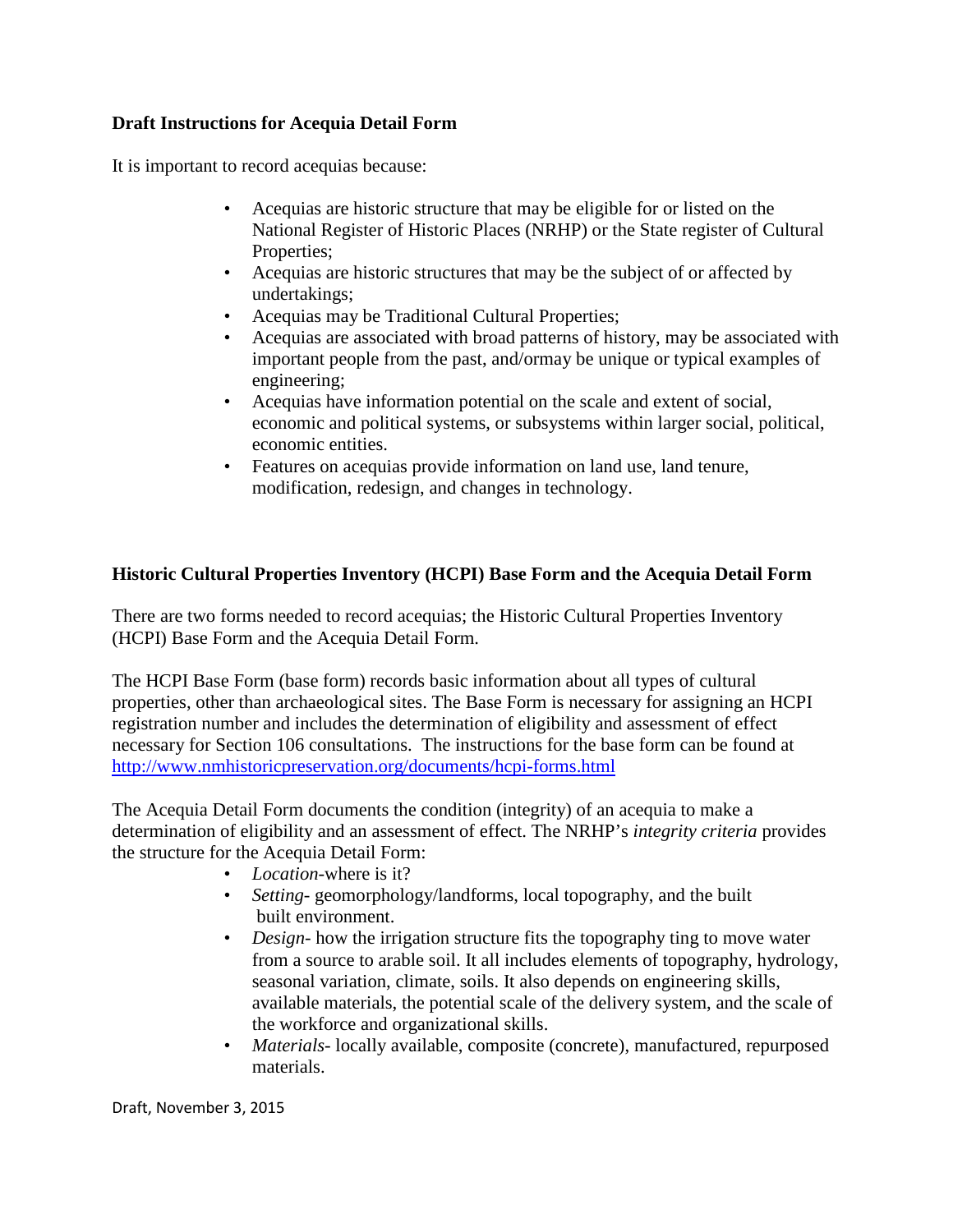- *Workmanship* skilled, unskilled, tools, machinery
- *Association*-period of significance, historic contexts, chronological, ethnic, social, commercial, political.
- *Feeling* a subjective judgment, or emotional response to the relationship of the acequia to its physical, cultural-historical, and social environment.

The detail form is meant to expedite the documentation of an acequia in the field. Check boxes prompt the recorder to identify the elements that are necessary to evaluate the integrity of an acequia system using the standard integrity criteria: location, setting, design, materials, workmanship, association, and feeling. It is assumed that that the pre-field project scoping also attempted to identify ditches in the area of potential effect (APE). Note that many topographic maps depict named acequias and irrigation ditches in general. Topographic maps also illustrate "gauging stations" or " stream gauges" which are sure signs that acequias originate on the stream.

The instructions use the terms acequia, ditch, and canal interchangeably as shown in the *Surface Water Irrigation Organizations in New Mexico* (New Mexico Office of the State Engineer 1987) However, not all irrigation ditches are supplied by surface water (streams, reservoirs). In the Pecos River Valley artesian wells and springs provided ground water for irrigation from about 1880 until the 1950s. In many other parts of the state, surface water may be supplemented by capturing or redirecting runoff into reservoirs or into small scale ditches.

### **Additional Resources**

Archival- information on acequias may be obtained from the Office of the State Engineer, from the acequia associations, historic maps and aerial photos, soil surveys, and climatic data. The Historic Preservation Division (HPD) has developed a historic context for acequias (Ackerly 1996) that is a valuable source for information on acequias. It should be used with caution because the evaluation and management standards integrated into the context were not adopted by the HPD. Last, local informants and their oral histories and may corroborate or supplement information obtained from archival sources.

## **HISTORIC ACEQUIA INVENTORY DETAIL FORM**

The detail form begins with Section 6, whereas the HCPI Base form ends with Section 5.

**Section 6. LOCATION-** Location- geographic projections, land survey systems, plss

**6.a.** On the HCPI Base Form the UTM coordinates serve as a datum to identify the approximate center point for the portion of the acequia registered with ARMS. It should include as much of the structure as can be determined by looking at aerial imagery (e.g. NMCRIS map server or Google Earth), which should be mapped on the map server when the HCPI number is registered. On the detail form, the UTM coordinates provide additional information and includes the entire portion of the acequia that falls within a project APE. For example, if a 400 ft. wide project APE crosses an acequia, the UTM coordinates represent the edges of the survey corridor. If the survey corridor runs parallel to and overlaps with an acequia, the UTM coordinates represent the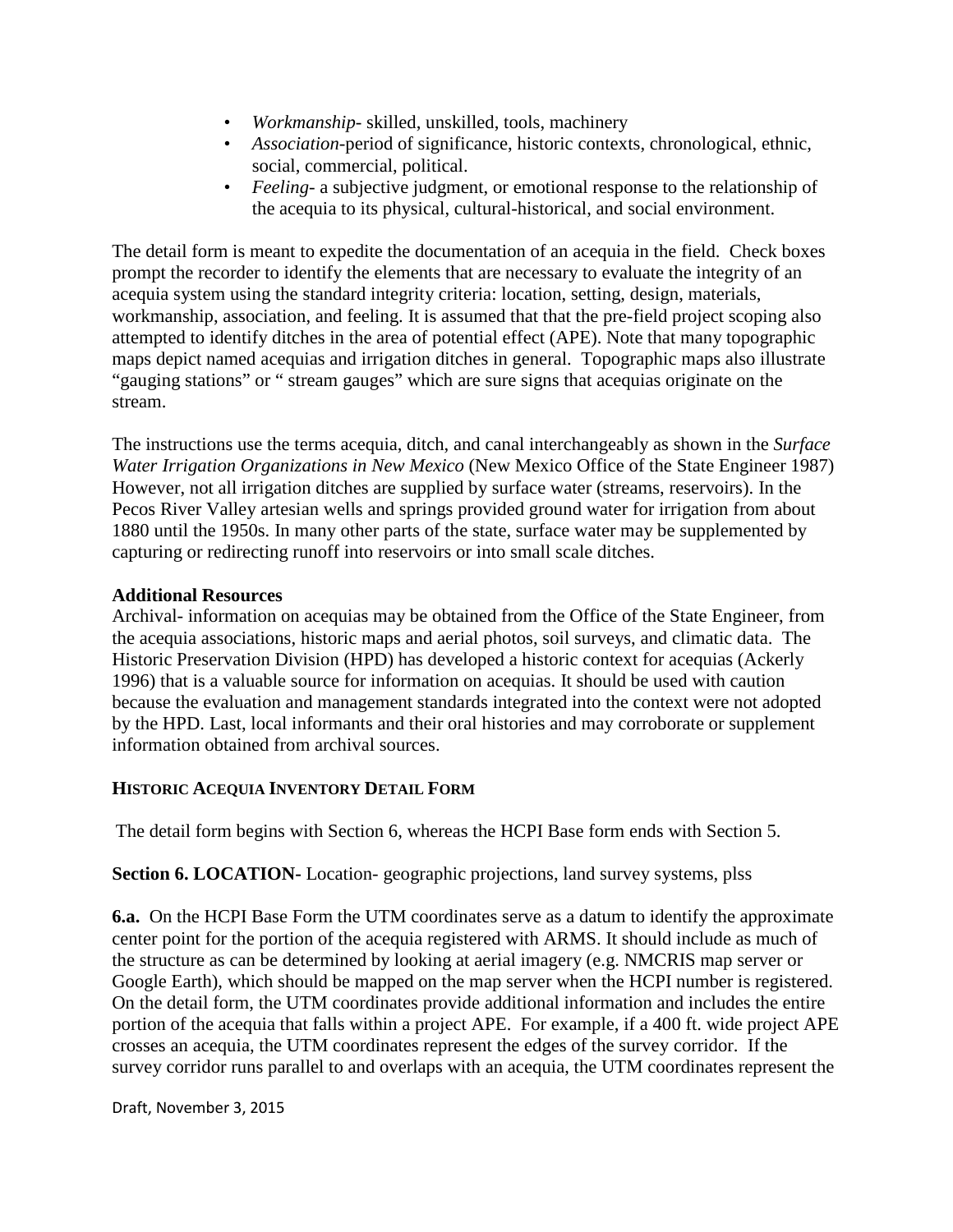beginning and end points where the acequia and APE coincide. You may obtain these GPS coordinates from the GIS (e.g. ArcGIS /ArcMap) applications, the ARMS map, or GoogleEarth.

**6.b**. Estimate the length of the acequia lateral that falls within the APE. You may use measuring tool in ARMS, ArcGIS/ARCMap, or GoogleEarth, or do it the old-fashioned way with a 7.5 min quadrangle and a scale.

**6.c**. Estimate the percentage of the *entire* acequia lateral that falls within the project APE. This is important for assessing the project's potential effects to the acequia. To get this number divide the length of acequia in the APE (section 6.b) by the length of the acequia. Limit your estimate to the lateral on the detail form.

## **Section 7. SETTING.**

This section provides information important to understanding the acequia's place in the natural landscape, the cultural landscape it serves, and the acequia's integrity of design and engineering. The section is divided into sections for large landforms, smaller-scale topography, and the cultural setting.

**7.**a. **General Landform-** chose one that best describes the large-scale physical landscape that surrounding the acequia. Your choice should be based on in-field observations, but should match the topography illustrated on 7.5 minute topographic maps.

7.b. **Local topography**- This section includes the most common topography for acequias, but is not exclusive. Choose the best topographic setting. If the setting is complex, use the other/description line to elaborate.

7.c **Built setting**- This section provides more options than the base form. Options for village plaza and linear villages refer primarily to traditional Hispanic settlement forms. Choose village plaza if the acequia flows thru or adjacent to a village plaza. Choose linear village if the houses are adjacent to the acequia, which usually flow parallel to a road. Suburban areas are near or within cities. Fields have been formally or informally subdivided for residential lots, or where existing fields are surrounded by residential lots. Rural setting implies that few or no buildings are located near the acequia alignment in the project APE. Isolated acequias are rural and appear abandoned and aren't associated with easily defined settlement pattern, fields, or other structures.

#### . 7.d. **Field forms**-

Long lots are the typical Hispanic irrigated field form. The long axis of the irrigated field runs perpendicular to the flow of water in the ditch, whereas the short or often narrow axis of the field is parallel to the ditch.

Draft, November 3, 2015 Rectangular: rectangular fields that do not fit the long lot configuration. They may be generally square or rectangular and need not be uniform in size. The orientation of rectangular fields may vary in relation to the flow of the ditch. Irregular lots are often interspersed among rectangular lots, but in the minority, or may be subdivided in generally rectangular to square plots.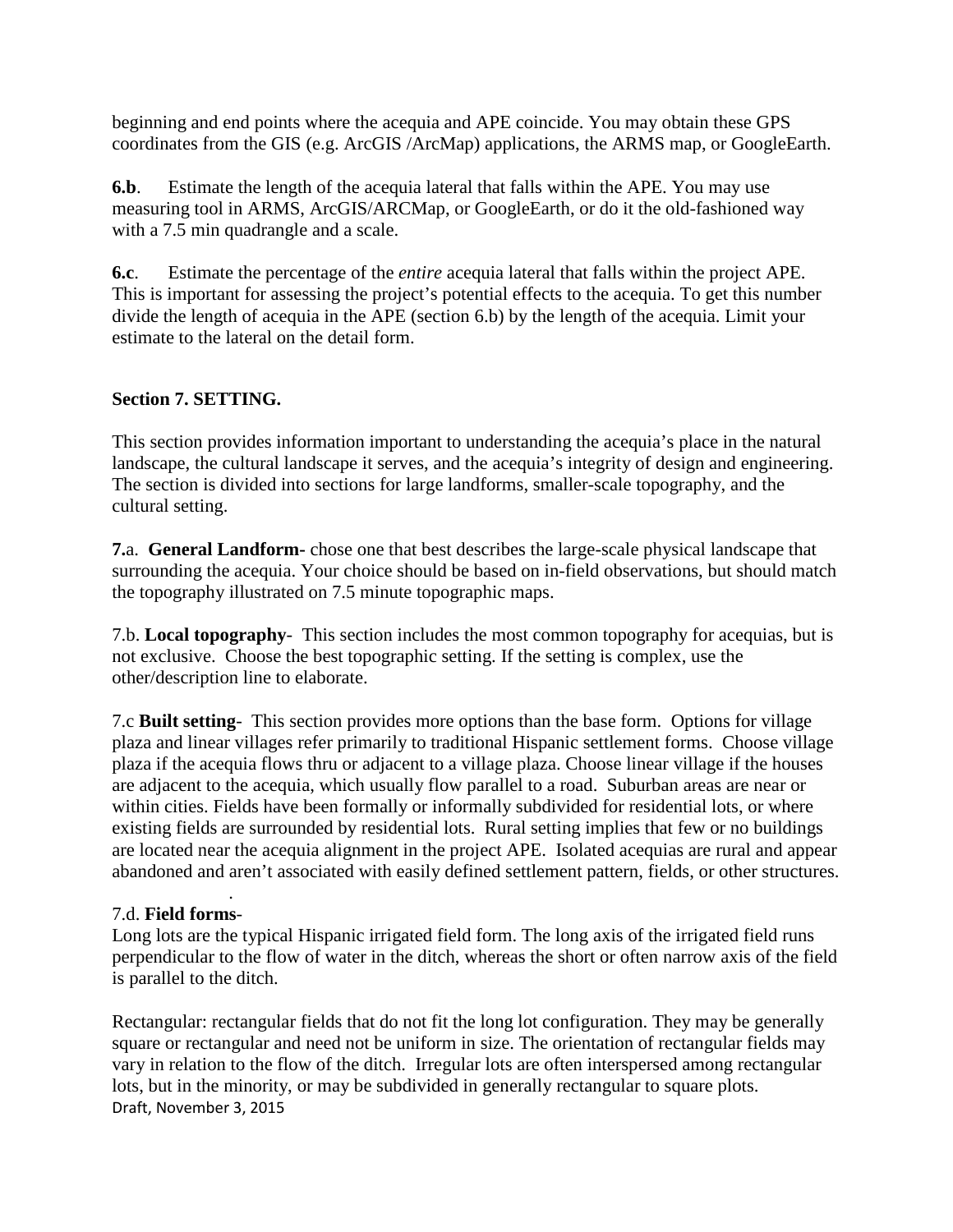Irregular fields are just that, irregular. They may be found along narrow strips of land between a ditch and a floodplain, or related to modern earth moving technology, land management practices, and patterns of land ownership.

Bordered or waffle gardens: are traditional pueblo method of defining planting beds in small fields.

Residential property describes settings where the ditch irrigates grass covered yards, kitchen or ornamental gardens, and trees. These can be observed in cities, suburbs, around plazas, and cordilleras. It is not meant to imply the ditch is supplies only residential settings, but that is what is observed in the project APE.

"Terraced" can have two meanings. It can describe the relationship among fields on sloping terrain. Or it can describe the subdivisions within a single field. The down-slope edge of the terrace may be supported by a few courses of dry laid rock or it may bordered by an earthen berm. Field observations or historical research may show that narrow terraces were planted with fruit trees. This may also the case on long lots where fruit trees are planted nearest the acequia. Modern equipment is currently used to construct large terraced fields on land that was recently uncultivated.

Destroyed and abandoned fields may not have readily apparent patterns of division except when examined with aerial photography or other documents.

7e. Crop types describes what is observed cultivation patterns, crops, or may reported by people with local knowledge. Crop rotation may result in varied observations overtime.

## **DESIGN –Ditch details Section 8**

**8.a** Acequias convey water from an abundant source, such as a river or reservoir, though channels that decrease in size until they arrive at the irrigated fields. Section 8 is intended to type

The Main ditch or the Acequia Madre is the largest canal in a system. It originates at the water source and supplies lateral ditches. Mains and acequias madres are often named and illustrated on topographic maps. Acequias built before the advent of modern earth moving technology often follow the topographic contours along valley edges and terraces or benches that define valley flood plains, and are defined by a single berm on the downslope side of the ditch. Ditches constructed with modern machinery are often relatively straight and perched on a substantial double berm that is raised above the ground level, and which is wide enough to provide passage for a truck or backhoe.

**Named Laterals-** are second order irrigation ditches that originate on main canals or acequia madres and supply third order laterals, or field ditches. Local informants can often provide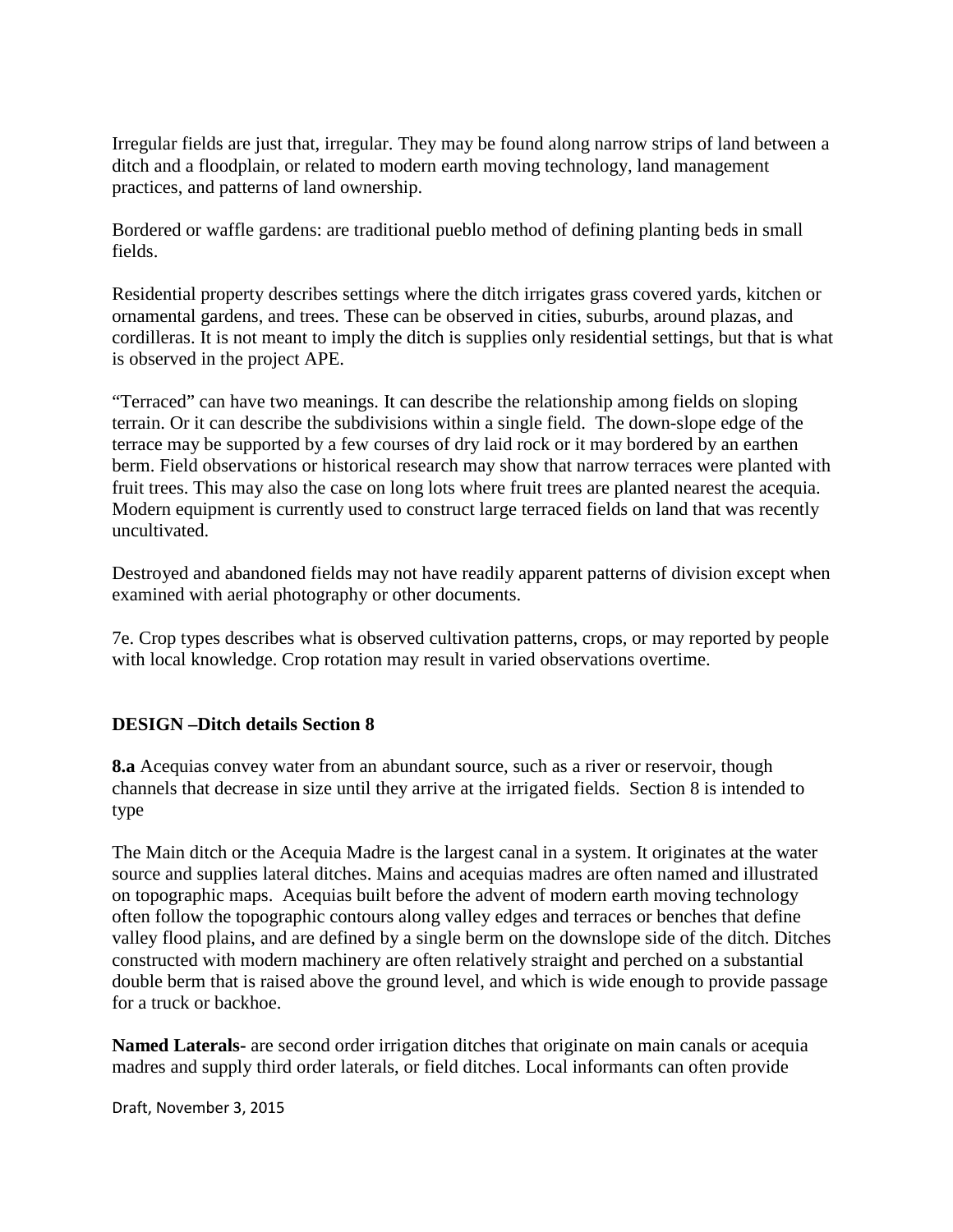names for short segments of laterals no identified on maps. Named laterals that originate on irrigation district main canals are often centuries-old acequia madres that have been incorporated into the large irrigation systems (e.g. Middle Rio Grande Conservancy District, Elephant Butte Irrigation District).

**Unnamed / field laterals** are often very short and may belong to the landowners**.** 

**Drain –desague** Drains return excess water to the river**.** In traditional Hispanic systems, desagues may be at the terminus of an acequia madre, or where a field lateral ends near the watercourse. Drains typical of the large irrigation/conservancy districts may be as large or larger than the main canals. Drains are usually easy to identify because the ditch bottom is below or near the ground level, they often lack berms, and are usually are bordered by one or maintenance road. They may drain into larger order drains.

### **Association**

**8.b Ditch cross section.** This section describes the condition of the ditch channel as observed during the survey. A rounded cross-section suggests that the ditch contains some sediment, or has not been recently cleaned. It may also be typical of some hand-poured concrete-lined channels. V- shaped cross-sections are typical of concrete lined canals, constructed with forms and/or machinery. An earthen ditch with verticals walls and a flat bottom implies that it has been recently cleaned, and is functioning. Sediments removed by hand cleaning usually form the berm on the downslope side of the ditch.

**8c. Cross section dimensions-** Measure the depth and width of the visible channel. Do not include the berms.

**8d. Lining:** this section provides some information on the integrity of design and materials and workmanship of the ditch*.* Earthen linings probably remain the most common material. But irrigators are prompted to conserve water by lining ditches with concrete, or to bury pipe within ditch channels. Concrete and pipe serve to reduce the amount of water lost to evaporation and infiltration, limit the water available to nearby vegetation, and reduce maintenance and repair costs. Piped ditches may be difficult to identify, but the presence of valves, gates, and siphons on the surface give away their location.

**8e. Berms-** Berms are the linear mounds of soil that border a ditch and result from ditch excavation and maintenance. On abandoned ditches, the berms may be nearly absent due to erosion, obscured by vegetation, or because sediment has completely filled the ditch.

Single berms are characteristic of ditches built along valley slopes and terraces. They are formed when ditches are cleaned and the removed sediment is tossed on the downslope side of the ditch, and serve to reinforce the bank.

Double berms are characteristic of ditches on nearly level terrain, such as on a floodplain or gentle slopes, or on large ditches that are maintained by machinery such as backhoes. They are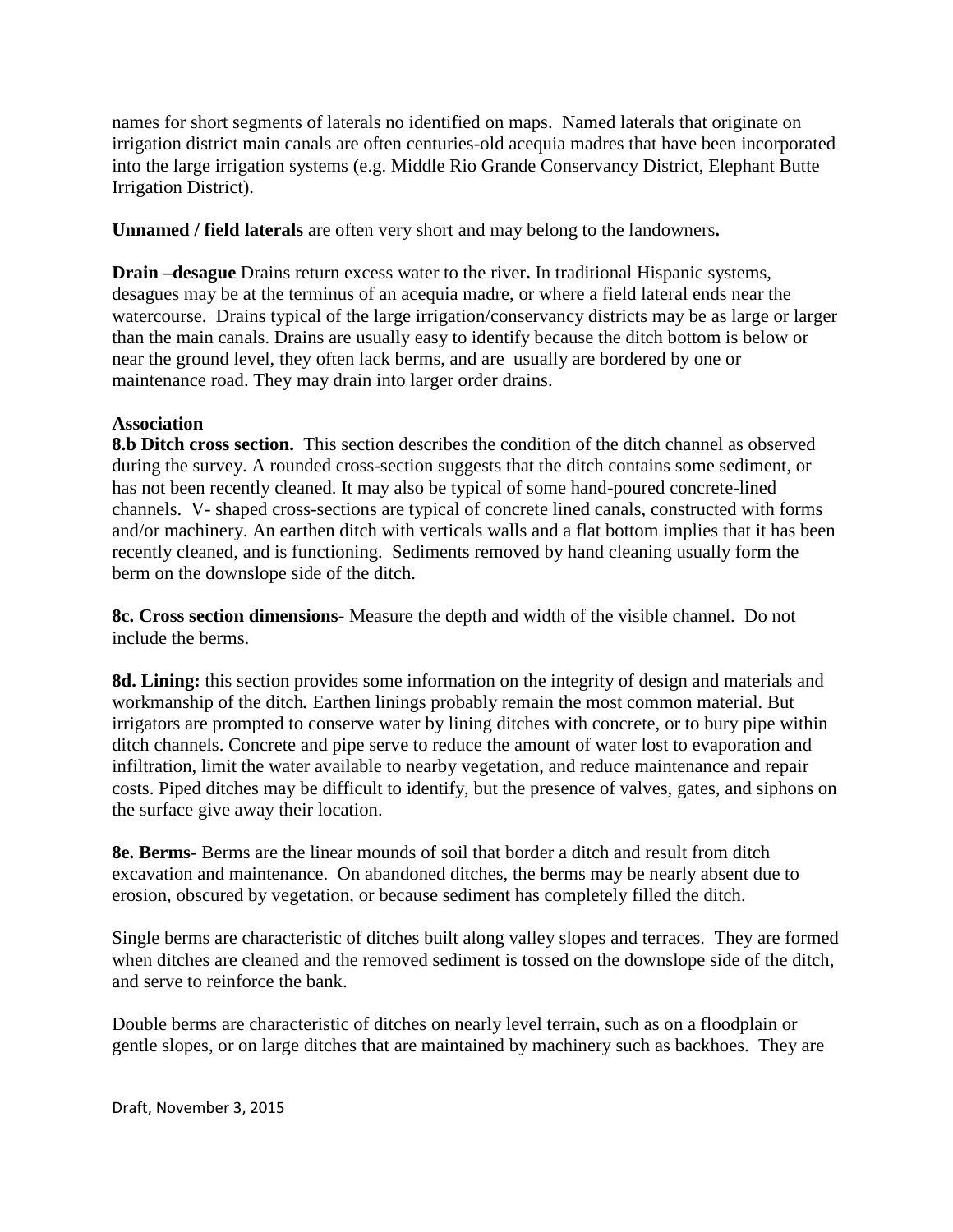also characteristic of ditches that are raised above the surrounding terrain in order to directly traverse level ground, and often replace ditches that follow the contours of natural terrain.

Berm Dimensions: measure the width from the ditch channel to place where the outside edge of the berm blends with the natural topography. Measure the height of the berm from the upper edge of the channel to the top of the berm. These measurements will be approximate.

**8f Easement:** The easement allows water users and managers to travel along the ditch for maintenance, access to distant fields, and to manage the distribution of water. Easement boundaries may open, fenced on one side to restrict access among adjacent fields , or fenced to limit travel to the easement itself. The access type can be a narrow path along one or both sides of the ditch. Or it might be one or more two-track roads that allow vehicles and machinery to travel along and maintain the ditch. The easement width can be measured or estimated suing a tape, GPS receiver, or aerial photos.

### **Water control features**

The Platted Land Survey System location is described as Township (North or south), Range (East or West), section number parcel or ¼, ¼, ¼. The PLSS location is included because land patented under the Desert Land Act required that applicants irrigate some portion of their land before obtaining title to up to 640 acres of land. Searches of the General Land Office records for land patented under the Desert Land Act will include PLSS data.

### **Section 9. Water Control Features**

Whereas the acequia conducts water from one place to another, water control features stop and/or redirect the flow of water from one canal to another, to fields, and include drains that ultimately return excess water to natural water courses.

**9.a Dams** may be formal construction of masonry, concrete, or earth, or composite materials. They may serve as both reservoirs and as the primary diversion for large and extensive irrigation systems. Please note that the Spanish word presa may refer to a formal dam and reservoir or to a less formal structure that slows and diverts a natural water course towards the acequia's first (upstream) reach.

**9.b Diversion**/**Headgate** (presa, cabecera): Diversions and headgates divert water from a reservoir or watercourse such as river or stream, into the upper most reach of an acequia, or irrigation canal. Diversion structures can be as simple as brush piled in the stream bed, a loose alignment of boulders, or as complicated as a concrete structure with multiple gates, settling tanks, and sluices to flush away accumulated sediments. There is usually only one diversion structure per acequia or canal, although some diversions may serve more than one canal.

**9.c Checks** (atarque): Checks are structures that when closed stop the flow of water in the ditch, which turns the upstream reach of the acequia into a reservoir. When the acequia is full, water is diverted to lateral acequias or directly into fields the border the ditch. Checks can be very small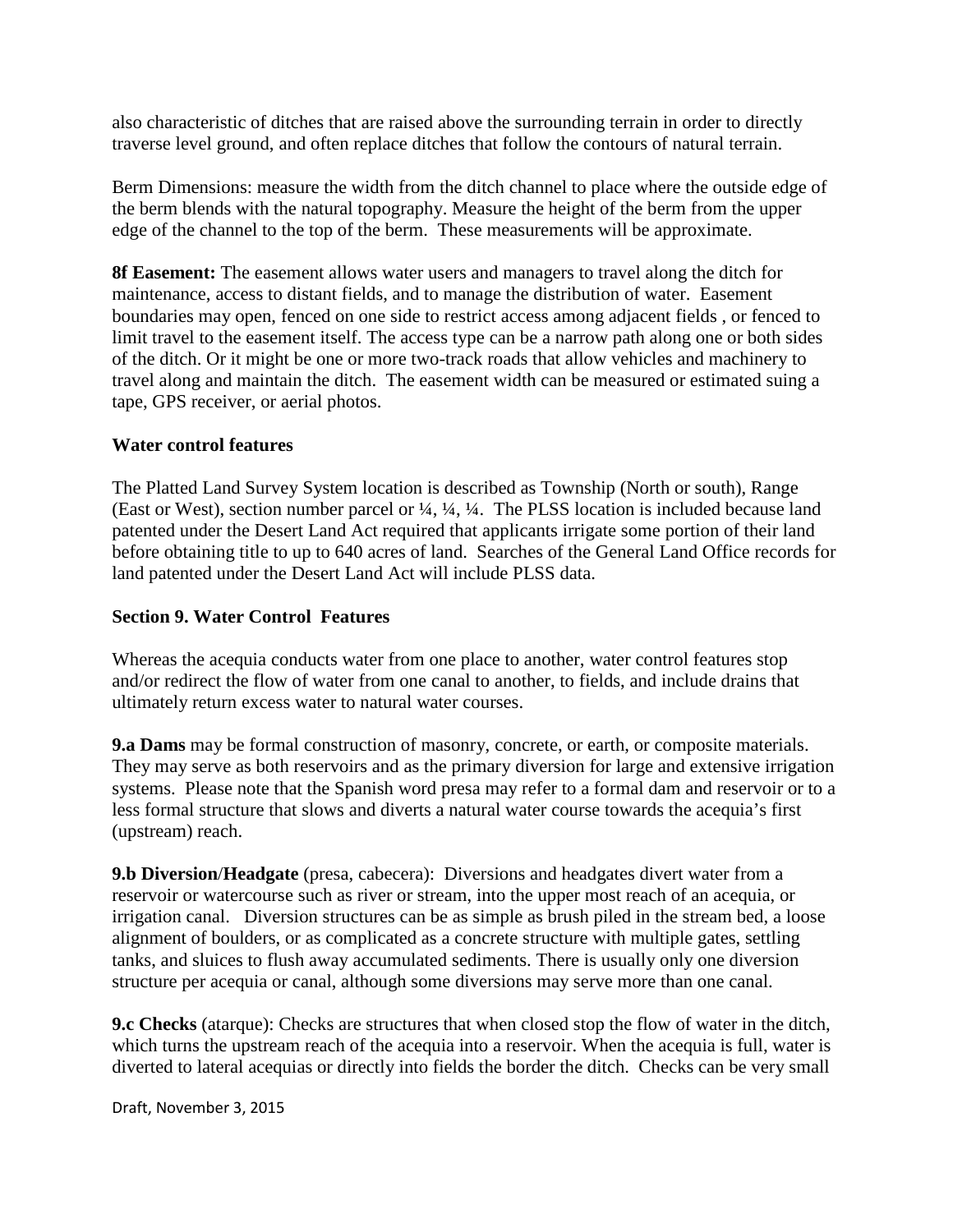or large structures of concrete and steel. Small temporary checks (atarques) are often fashioned from fabric, pieces of wood or ply wood, which may be anchored by cinderblocks, earth, metal frameworks, or rocks.

**9.d Turnouts** (*puertas, gates, or tapboxes*) allows water to pass thru the berm of ditch a lateral ditch or directly into a field. They usually include some sort of conduit to allow water to pass through the ditch berm, a structure to support a gate and the conduit, and the gate that opens to allow water to exit the ditch into the conduit. Turnouts can be of many functional designs and materials including wood, concrete, cinderblock, ceramic or plastic pipe, cast iron, and sheet metal. Of the many types of gates found in New Mexico, the compuerta is an important traditional Hispanic design that is a common feature on acequias. Compuertas include a check, which stops the flow along the higher order ditch, and gate that diverts water to a lateral ditch, or sometines directly into a field. The compuerta functions properly only when one gate is open while the other is closed. Many compuertas are maintained and operated by the individual irrigators, and the location of a compuertas often indicates changes in land ownership and/or water rights. In contrast, irrigation ditches where compuertas are absent may indicate systems that were not designed, maintained or managed under traditional acequia organizational systems. These include structures that are part of large irrigation districts, or privately owned ditches.

**9.e Drops** are structures that facilitate a rapid change in elevation along ditch alignment. They are often incorporated into combination structures, such as compuertas or checks. Drops need to be durable because they are subject to erosion so they are usually made of masonry or concrete, but may also take advantage of natural rock stratums to facilitate elevational changes.

**Combination structures** have more than one function. Please describe the elements and choose the appropriate check box. Common types include a check and drop, compuertas with bridges, and dams with an gate or other diversion.

**Bridges and culverts**: Please describe the type of bridge that crosses a ditch or, the type of culvert that carries irrigation water.

**Reservoirs**: Describe the reservoir. Include information on reservoir's source of water (e.g. river, spring, acequia, windmill, artesian well, dry arroyo, etc), the approximate dimensions, construction materials, and any associated water control features (gates). In the narrative section, please describe the topographic setting. Reservoirs are often located where than capture runoff to supplement water taken from permanent streams or rivers.

### **Narrative Section**

Summarize and synthesize the information entered into the check boxes in the narrative section. It is important for the reviewer and subsequent researches to read a description of the acequia is important because it summarizes Please summarize the information The narrative section of the form.

## **Significance and Eligibility**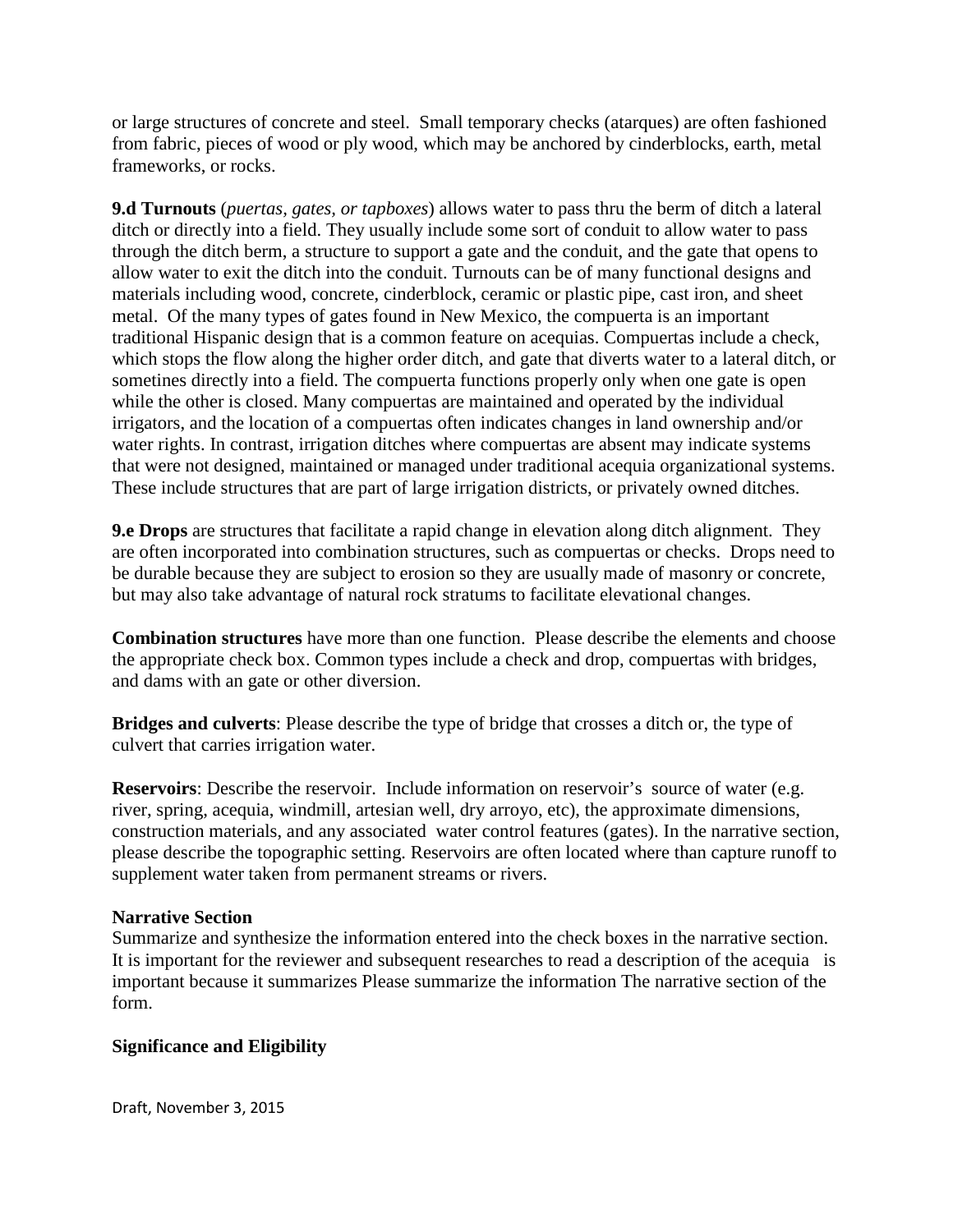Acequias are usually extend beyond the boundaries of a project, unless there is an undertaking that proposes to rehabilitate the entire structure. In such cases, it will be difficult document the entire acequia and evaluate the integrity of all its physical elements. On the other hand, many or most acequias may be eligible for the NRHP based on a relatively simple reading of the significance criteria A, B, C, and D.

- A: Events or broad patterns of history (e.g. Spanish colonization. Mexican Period)
- B: Relationship to individuals important in history (e.g. Don Juan de Oñate in Northern New Mexico, James Hagerman and Charles Eddy in Southeast New Mexico).
- C: Design and engineering (typical or exceptional)
- D: Information potential

In addition, many acequias may well be eligible for the NRHP as Traditional Cultural Properties. The *National Register Bulletin Guidelines for Evaluating and Documenting Traditional Cultural Properties (Bulletin 38)* (Parker and King 1998:1) *(TCPs)* defines TCPS as properties including a building, site, or structure; groups of buildings sites or structures forming historic districts; **landscapes**; and individual objects—that have traditional cultural significance. Bulletin 38 (Parker and King 1998:1) states that " (a) traditional cultural property … is eligible for inclusion in the National Register because of its association with cultural practices or beliefs of a living community that (a) are rooted in that community's history and (b) are important in maintaining the continuing cultural identity of the community".

If we use as a guide the The New Mexico Acequia Association's (NMAA) the statement of significance from *El Agua es La Vida* campaign, [\(http://www.lasacequias.org/el-agua-es-vida/\)](http://www.lasacequias.org/el-agua-es-vida/) it is easy to conclude that all the acequias within the association are NRHP eligible as TCPS. Here is the NMAAs' significance statement:

### *"Acequias Are Our Heritage*

- *Acequias have sustained our communities for more than 400 years in New Mexico. During this time acequias been a community-based system for making decisions about water rights.*
- *Water is needed for the well-being of our communities. Our ancestors worked hard so that we would have water for our families and animals, as well as our gardens, cornfields, orchards, and pastures.*
- *Acequias are a vital part of our culture by sustaining our food and farming traditions. To grow crops, we need water flowing in our Acequias. We need water locally for many uses now and in the future. "*

### HISTORIC CONTEXTS

Hispanic acequias Juan de Onate ordered the construction of the first Hispanic acequias at Santa Cruz in what is now known as the Espanola Valley first acequias were ordered by